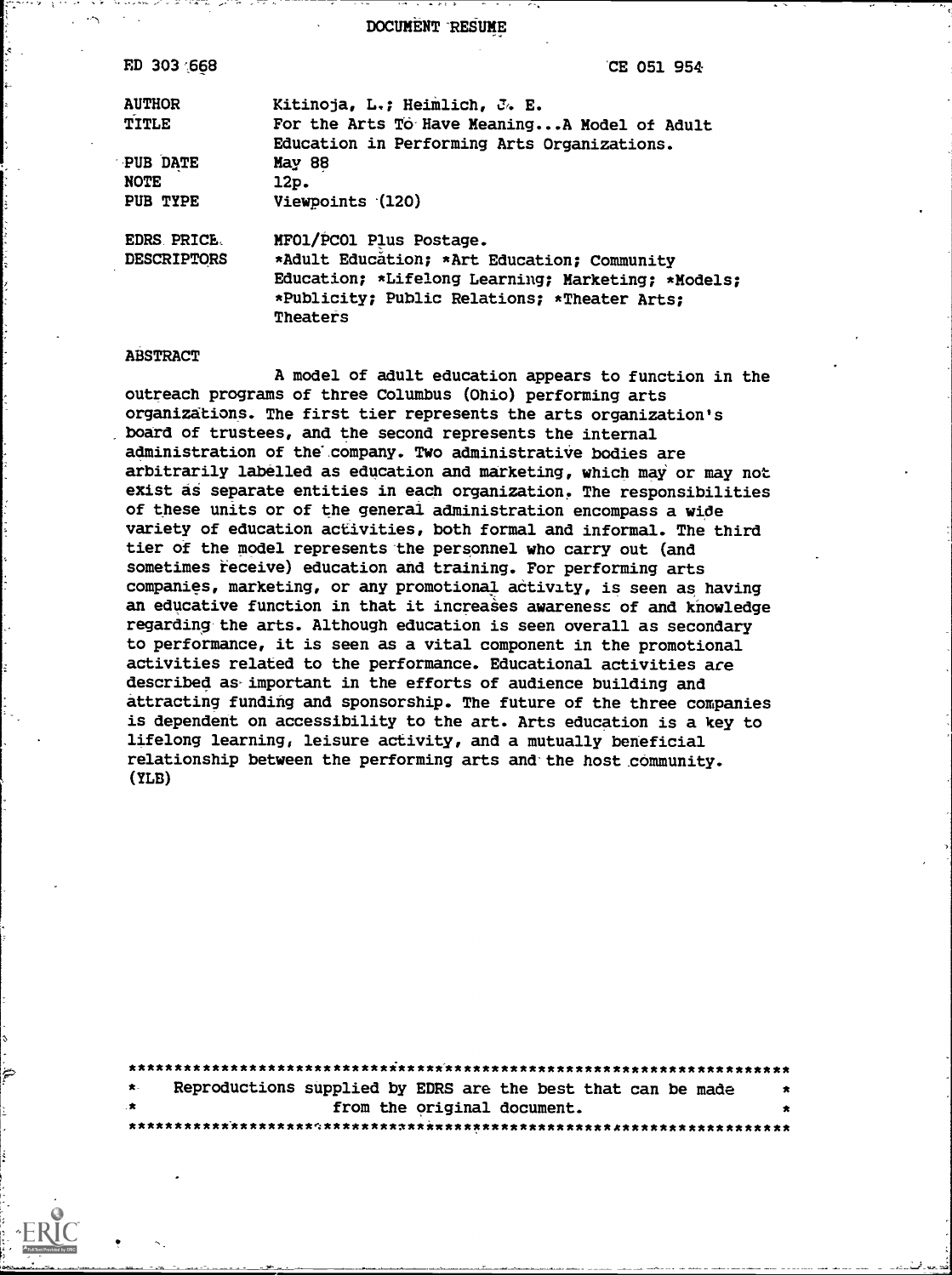# For the Arts to have Meaning...

303668

 $\blacksquare$ Đ

CE 051954

A Model of Adult Education in Performing Arts Organizations

L. Kitinoja J. E. Heimilch The Ohio State University **May 1988** 

**U.S.IDEPARTMEN' OF EDUCATION** 

- Office of Education of Passicular Individual Account CENTER (ERIC)
- E This document has been reproduced as received from the person or organization
- D'Minor changes have been made to improve

Points of an anticominate stated in this document do not recassing regressent official

"PERMISSION TO REPRODUCE THIS MATERIAL HAS BEEN GRANTED BY

nopa

TO THE EDUCATIONAL RESOURCES INFORMATION CENTER (ERIC)."

 $\overline{2}$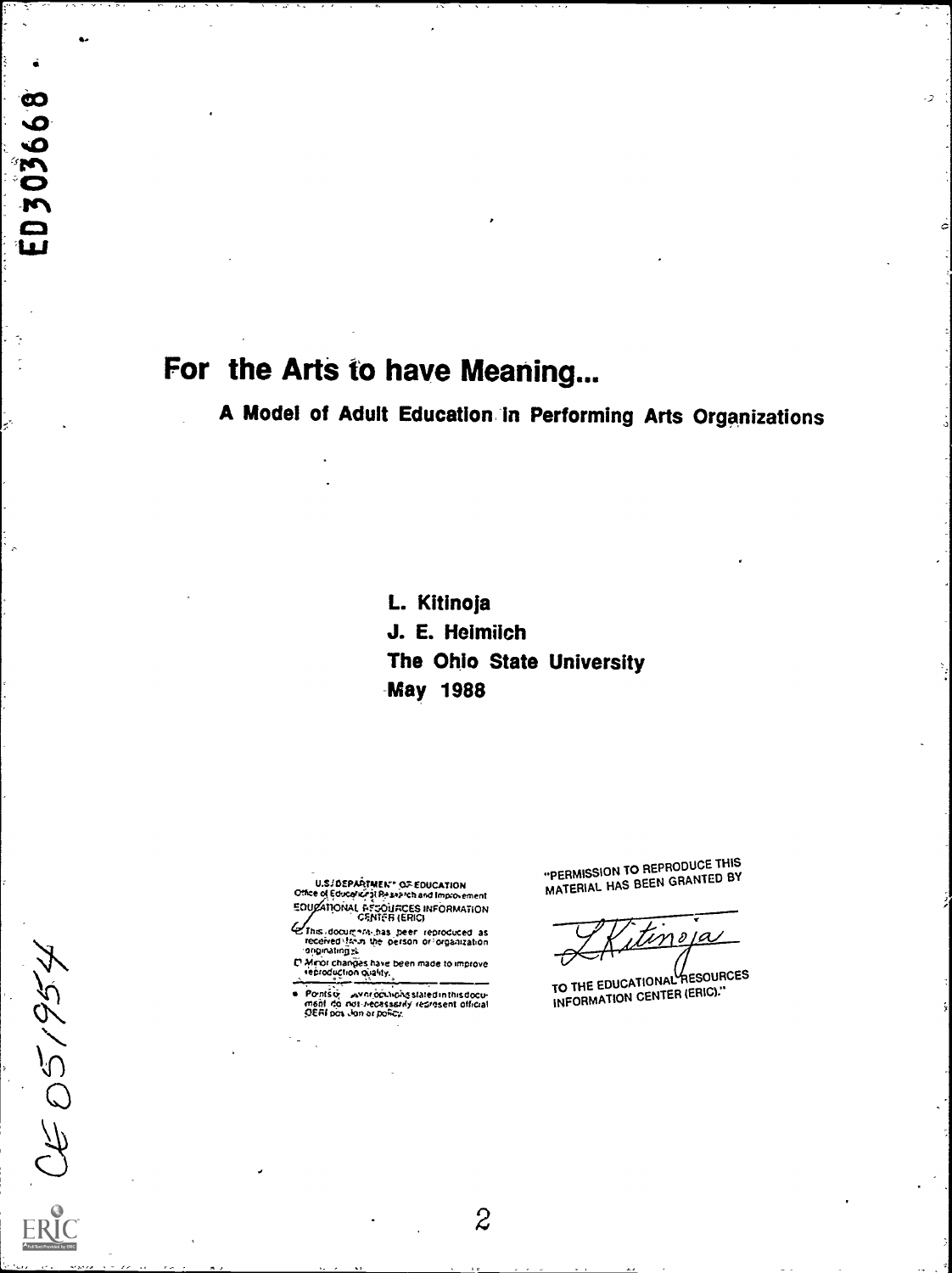"Art is a way of perceiving and responding." (Farber, 1982:10) The "arts" are those fields of study in which creators, performers, technicians, and audience come together. (Becker, 1976) Using this definition, one can describe the productions of theatre, dance, opera and music as the performing arts where the four necessary components most successfully meet.

In the culture of the United States, the arts are viewed as a leisure as opposed to a work pursuit for most people. There is, however, a "work value" ethic. in this society that reduces leisure to a trivial level. (Verduin and McEwen, 1984) Yet, as Kaplan (1960:3) notes, "an increasing number of adult students...now come seeking educational and intellectual experiences in the liberal arts...purely for their own satisfaction and intellectual development". Verduin and McEwen (1984) also stress the value of liberal arts and leisure education by pointing out that while leisure education is one of the seven principles of secondary eduction, little is done to educate youth in this area. Indeed, the arts and music are often the first programs eliminated from schools in times of financial stress.

For the arts to have meaning, there must be a commitment to the arts in lifelong learning. Browne (1973:2) suggests, "once you separate art from the useful purpose it was designed to serve and put it in a museum it becomes dead and adoration of it is worship of a stuffed animal, a corpse". Sontag (1973:27) adds, "the most interesting and creative art of our time is not open to the generally, educated; it demands special effort; it speaks a specialized

1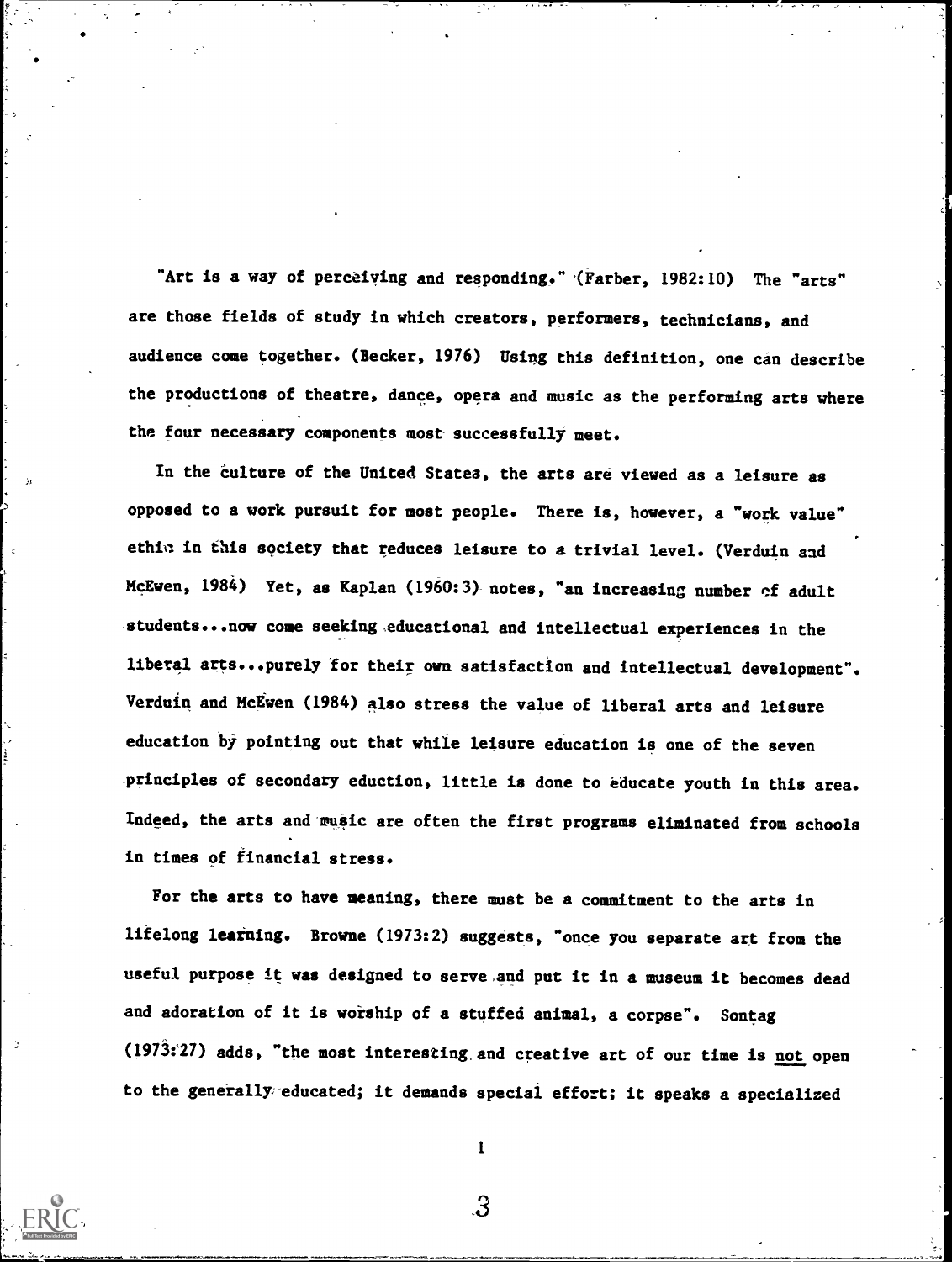language" implying the need for education in lifelong appreciation of the arts. Verduin and McEwen (1984:112) sum this importance by saying "learning and self discovery are perhaps the greatest of all leisure potentials. They add meaning to our lives and contribute to our personal satisfaction". Dicke (1974:43) simply notes that the "appreciability of a work of art... is potential value which in a given case may never be realized". Finally, Morison and balgleish (1987:101)-in their counter to the 'purist view' that one need not know anything about art to appreciate art, reflect that "opening-up attitudes toward new ideas and experiences that challenge the mind and the imagination seems particularly important in helping people feel comfortable with the arts".

Van Almen Connel'(1977) identifies four broad objectives in education regarding the arts: 1) to develop increased tolerance for differences; 2)- to accept people as they are within their own adjustments to their own environments; 3) to develop a perspective through anthropology with an awareness of ethnocentric behavior; and 4) to understand how humans are distinctly human (1977). Two factors complicate the view-that children schooled in arts appreciation will not need lifelong learning experiences. First, the arts are dynamic. Art changes; even historic works change with each new viewing., Performance is temporal and relies on the willing suspension of disbelief when the audience meets the performers. Second, as indicated above, the grounding we, as adults, had in the arts is often inadequate-- even as we remove Criticism and arts appreciation from primary and secondary curricula.

The responsibility then falls on the arts organizations themselves, those actually responsible for the performances, to provide this lifelong education. The goal in education is not necessarily altruistic; rather it is for attracting the "potential" audience (Morison & Dalgleish, 1987). Leonard

 $2<sup>2</sup>$ 

 ${\cal Q}$  .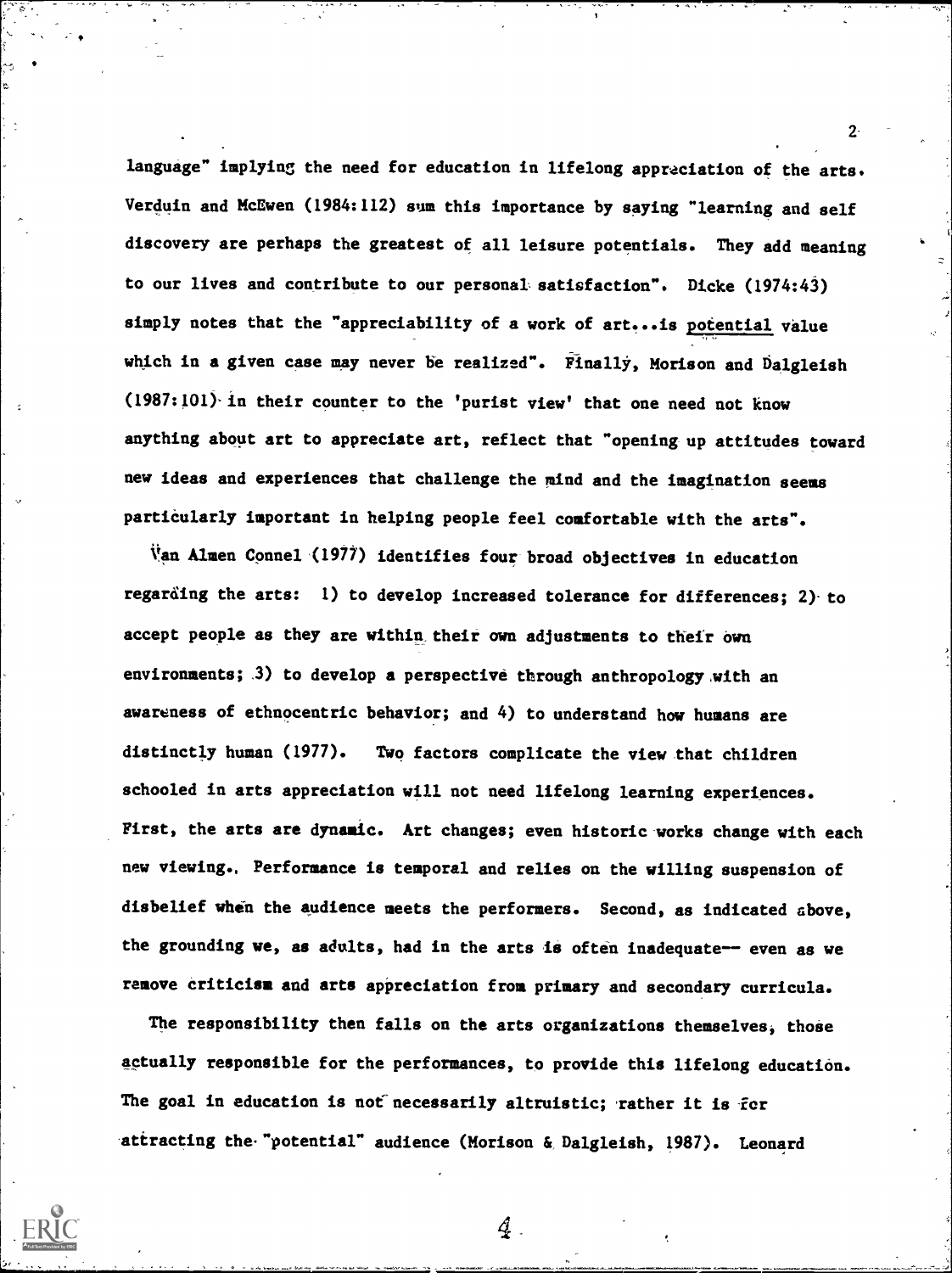Bernstein, in the introduction to his book The Joy of Music (1959) supports the need for education and audience building by commenting, "the public is not a great beast, but an intelligent organism, more often than not longing for insight and knowledge". Much of the education is in the performance, the works performed, and in getting the people through the door.

3

With this background, a cursory examination of three performing arts organizations in Columbus, Ohio was made. What follows is a presentation of a performing arts organization "model" of adult (that is, non-school) education; a discussion of the three organizations and the application of the model to -heir programs; and a look toward the future efforts of adult education through the arts.

#### The Model

Our interviews with the educational directors of three Columbus based performing arts organizations (Goldsmith, 1988; Wickersham, 1988; Thomas, 1988) has led us to propose a model of adult education that appears to function, in a general way, in all three. While both the internal organization and a number of administration units differ in each company, we found the responsibilities of the education staff and the marketing staff to be closely related. At times, their activities (and the personnel) were identical, and no attempt was made by the administrators to separate the two.

Figure 1 illustrates the model of adult education as we perceive it to function in the performing arts outreach programs. The first tier represents the Arts-Organization Board, while the second represents the internal administration of the company. Two administrative bodies are arbitrarily labelled as Education and as Marketing- these may or may not exist as separate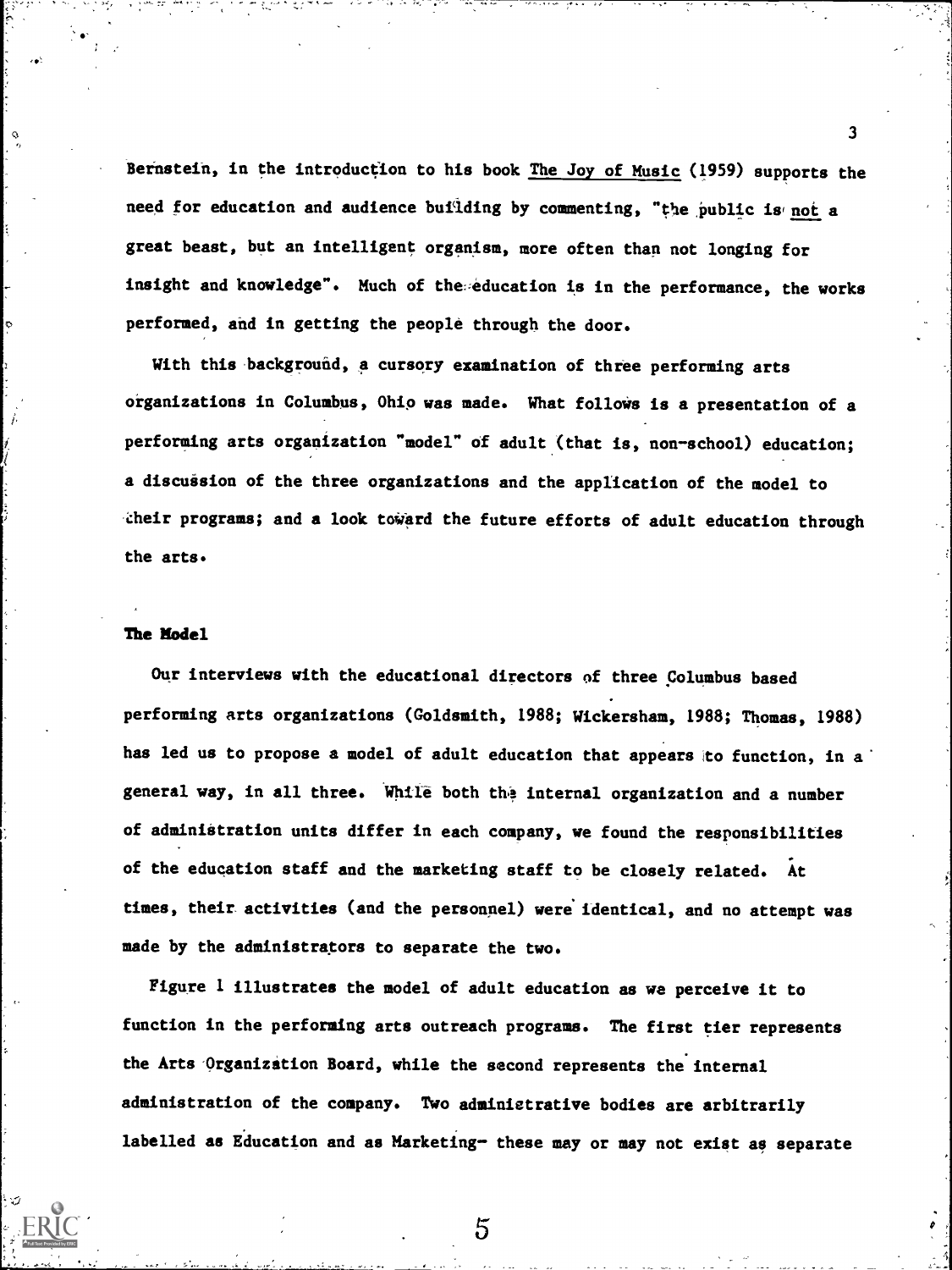

Solid lines refer to activities related to main stage performances. Dashed lines refer to activities that target learners directly.  $\ddot{\phantom{0}}$ 

W. DESSERVE

Figure 1: A Model of Community Education in Performing Arts Organizations.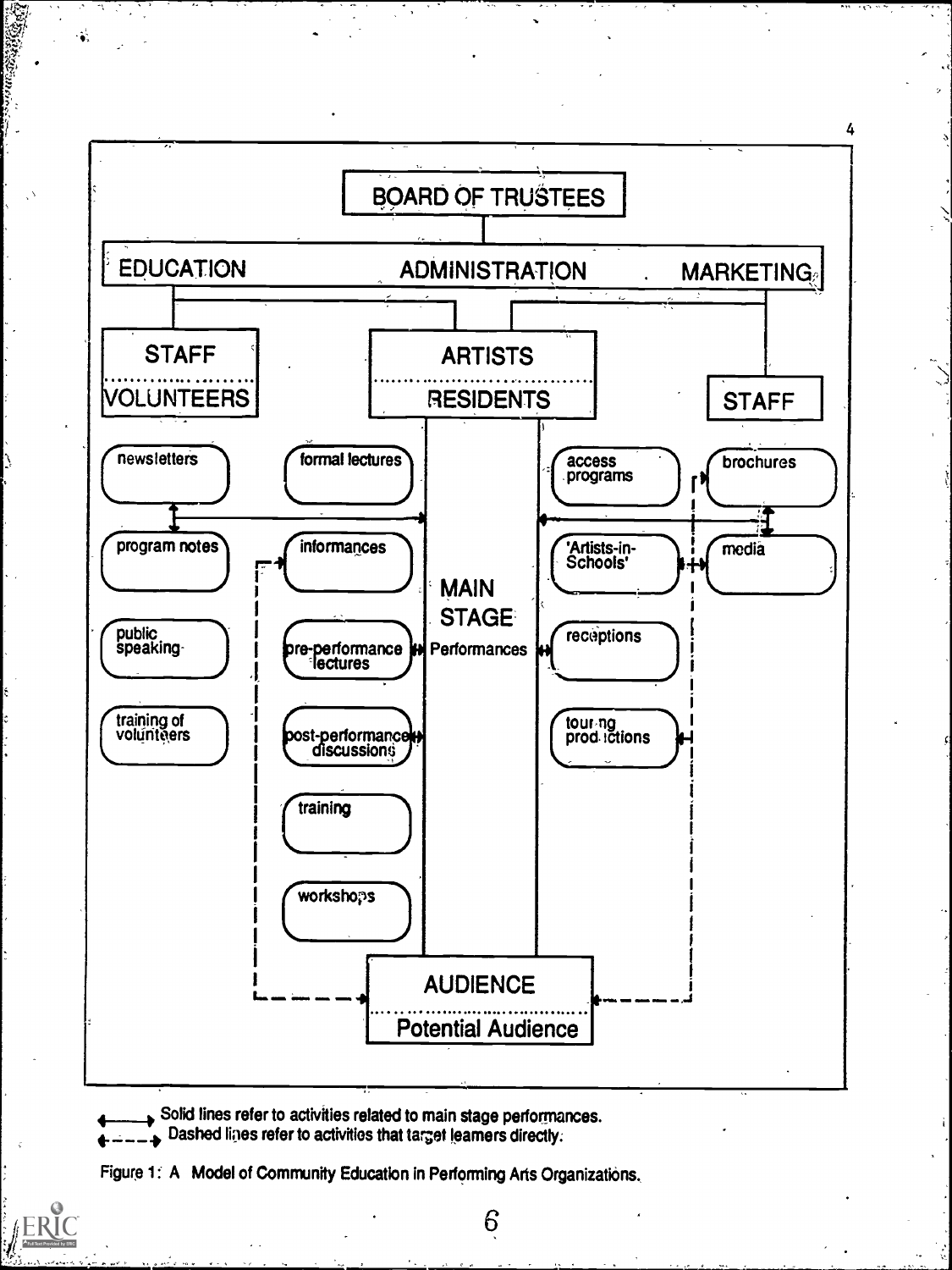entities. For example, both Opera/Columbus and the Columbus Symphony Orchestra  $(CSO)$  have educational directors with well defined responsibilities, while the Contemporary American Theatre Company's (CATCO) educational programs are more integrated into the general administration. In either-case, the responsibilities of these units or of the general administration encompass a wide variety of education activities, both formal and informal.

5

 $\theta$  and  $\theta$ 

The third tier of the model represents the personnel who carry out (and sometimes receive) education and training. In additime . To the professional staff, some of whom are trained in education, volunteers serve as docents for the CSO, and Opera/Columbus plans to use these in the near future. Docents at the CSO are trained to provide instruction in the public schools through a program entitled, 'Great SEATS' (SEATS = Symphony Education and Audience Training in the Schools) (Thomas, 1988). Volunteer subject matter specialists serve as panelists for CATCO's post-performance discussion sessions, during which the audience is invited to discuss. the issues raised' by the plays (Goldsmith, 1988). Equally prominent players in the edudational arena are the artists themselves. Artists participate in pre- and post-performance lectures, discussions, formal lecture series and receptions as well as touring productions and the 'Artists-in-Schools' programs. When there is direct artist involvement, it may be the performing artist or an understudy or associate. Opera/Columbus offers a twelve week residency program for 'Associate artists', in which six singers can participate in workshops and outreach programs. The outreach activities were described as 'informances', during which the associate artist speaks about opera and performs shortened versions of operatic pieces (Wickersham, 1988).

We have attempted to categorize the individual activities of the various.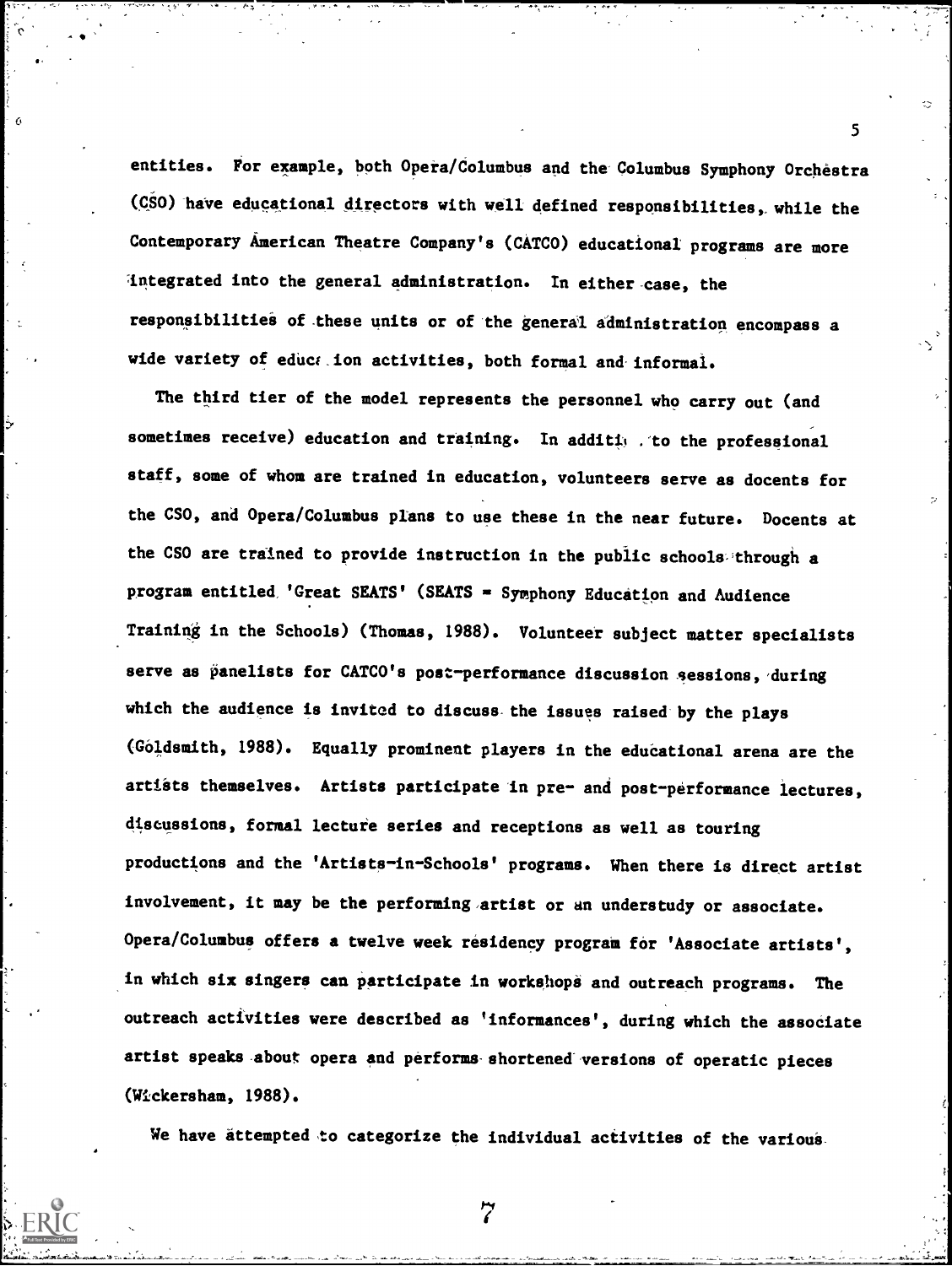personnel under the headings of education and marketing, although in practice these often overlap. A key to understanding the model is acknowledging the strong relationship between the two- our interviews led us to conclude that in effect, for performing arts companies, education= proaction= marketing. Marketing, or any promotional activity, is seen as having an educative function in that it increases awareness of and knowledge regarding the arts. Even the selection of works was seen to be a component in this equation. The plays chosen by the artistic director of CATCO are selected, in part, for their educational value (Goldsmith, 1988). Once during the run of each play, the audience is invited to stay after the performance and debate the issues raised by interacting with a panel of guest speakers. Similarly, the brochures used by Opera/Columbus to enhance awareness of its offerings and the program notes provided at each performance are intended to be educative (Wickersham, 1988).

Additional examples of individual activities as described by the interviewees include the CSO's 'Celebrities of Note' lecture series (four lectures that reach a wide audience" and the newsletters used by Opera/Columbus and CATCO to inform their subscribess about upcoming events, including the history and background of the productions and performers.

The literature suggests that the media, including radio, television and newspapers can be used for both informative and for advertisement purposes. Critical analysis by local performing arts critics can also become a part of the educative material that reaches the public, and as such, the companies have an interest in keeping the critics well informed. Morison and Dalgleish (1987:70) include the media in the 'Strategy to Encourage Lifelong Learning' in the arts., While none of those interviewed spoke directly to this issue, we feel it may be something they would care to look into.

6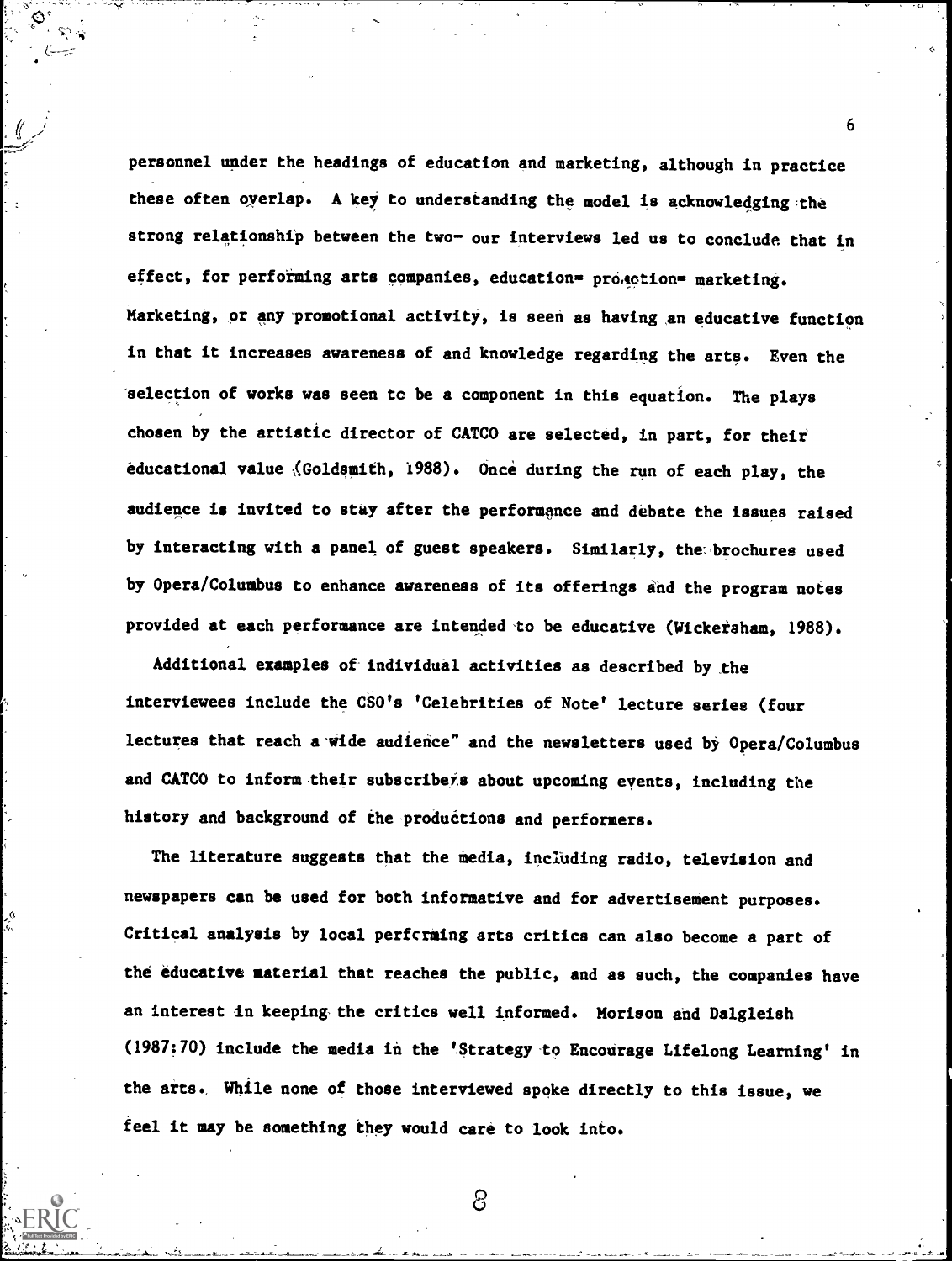Of interest Was the observation that while education was seen overall as secondary to performance, it was seen as a vital component in the promotional activities related to the performance. Educational activities were described as important in the efforts of audience building, for attracting new audience segments (senior citizens, the television-bound middle class (Browne, 1973)) as well as a means to attract funding and sponsorship. Innovation in educational projects was cited as a key element in obtaining grants, with the ultimate aim of increasing the reach of the performing arts company into the community. In seneral, then, the learners in the adult education programs in the arts will be present and potential audience members. The model therefore includes the main stage performance as the centerpiece for the performing arts educational outreach program (Morison & Dalgleish, 1987). Solid arrows in Figure 1 refer to educational or educative. activities that are related to performances, while. dashed arrows refer to educational or educative activities that target learners directly.

### Directions for the Future

Given that the goal of performing arts is realized in continued  $_{\rm F}$ erforming, what are the "dreams" of persons involved in the audience building and marketing of the arts? Logically, the answer must be increased performance and more performance opportunity.

In the three arts organizations discussed above, the wish lists were very much related to the stage of each organization in its life process. In the case of CATCO, the young company desires a larger space that can hold more. audience and a resident company. Support for the resident company will be enabled by a larger audience with an expanded season; the expanded season will

∙9

 $\mathbf{7}$  and  $\mathbf{7}$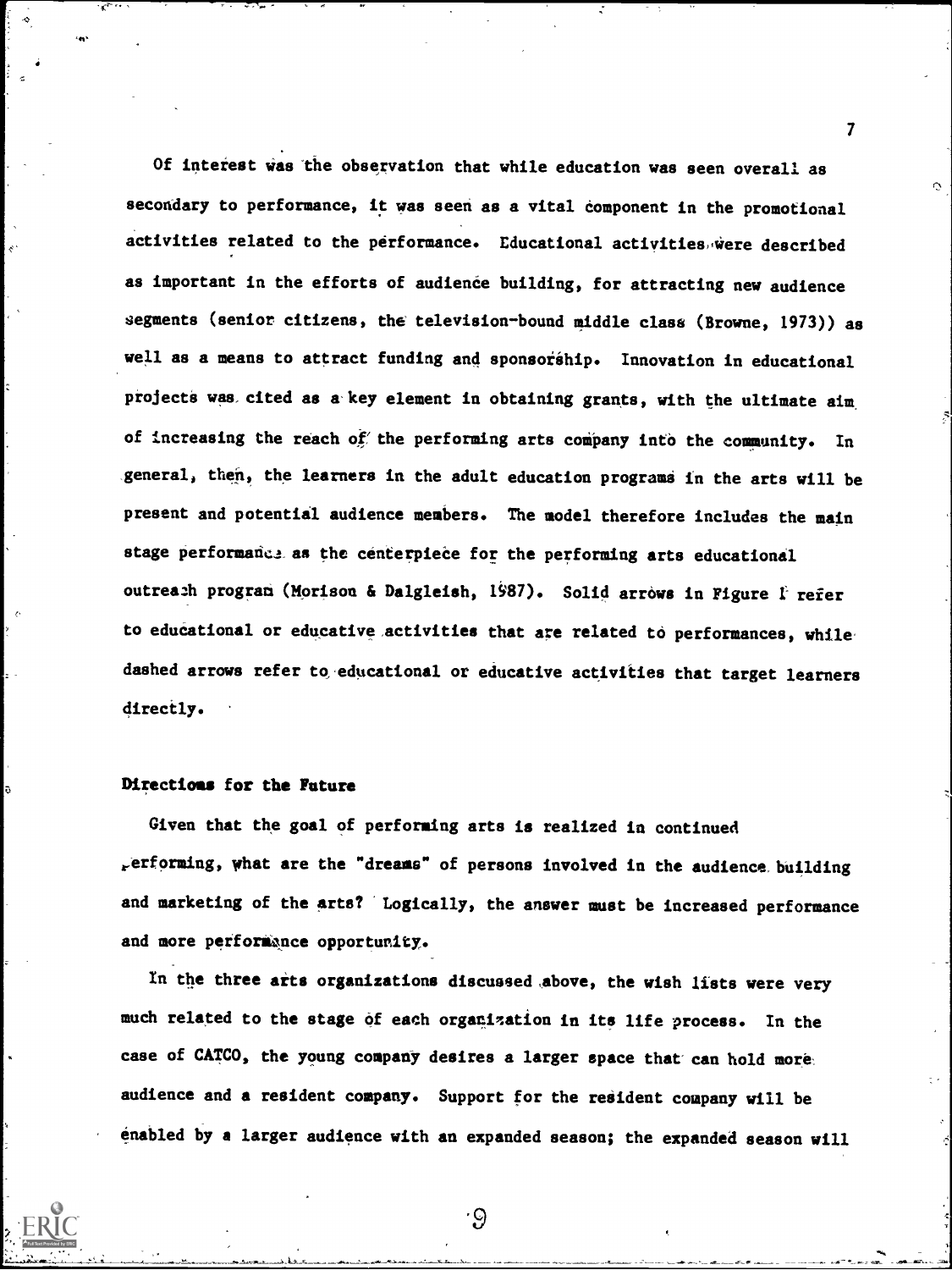encourage more subscription and point-of-entry theatre goers. Audience maintenance and building around the central "main stage" is of primary concern. Also with resident company members comes the potential for more workshops, classes, and seminars for "would be" actors, technicians and'interested audience members.

Opera/Columbus; which is in a "young adult" phase of organization, would like to expand its capacity to "tour" and take the art of opera to smaller cities and communities where live opera is not readily available. This is a useful approach to audience building, as the opportunity for the audience is normally a barrier to participation. By removing this barrier, more "potentials" are exposed to the art fora and by sheer number, more will become supporters.

The CSO is a more mature organization in terms of organizational life. Long term goals are to eventually have nearly all performers on retainer with only occasional contract players. As the organization is'now at nearly full performance "load", a possible future direction for expanding performance is to have more, smaller neighborhood performances. Take the art to the people to expand the audience- much like the approach of Opera/Columbus. Continued audience building is also approached by activities such as the offerings of multiple series and of special programs. These have a tremendous seating potential for ticket buyers, and can attract first-time symphony goers.

At any given tine, these and other arts organizations may address any or all of the five aims and objectives of adult education (Darkenwald & Merriam, 1982). Cultivation of the intellect and individual self-actualization can be direct outcomes of an adults' pursuit of knowledge in the arts. Personal and social improvement or social transformation can result from exposure to new or

8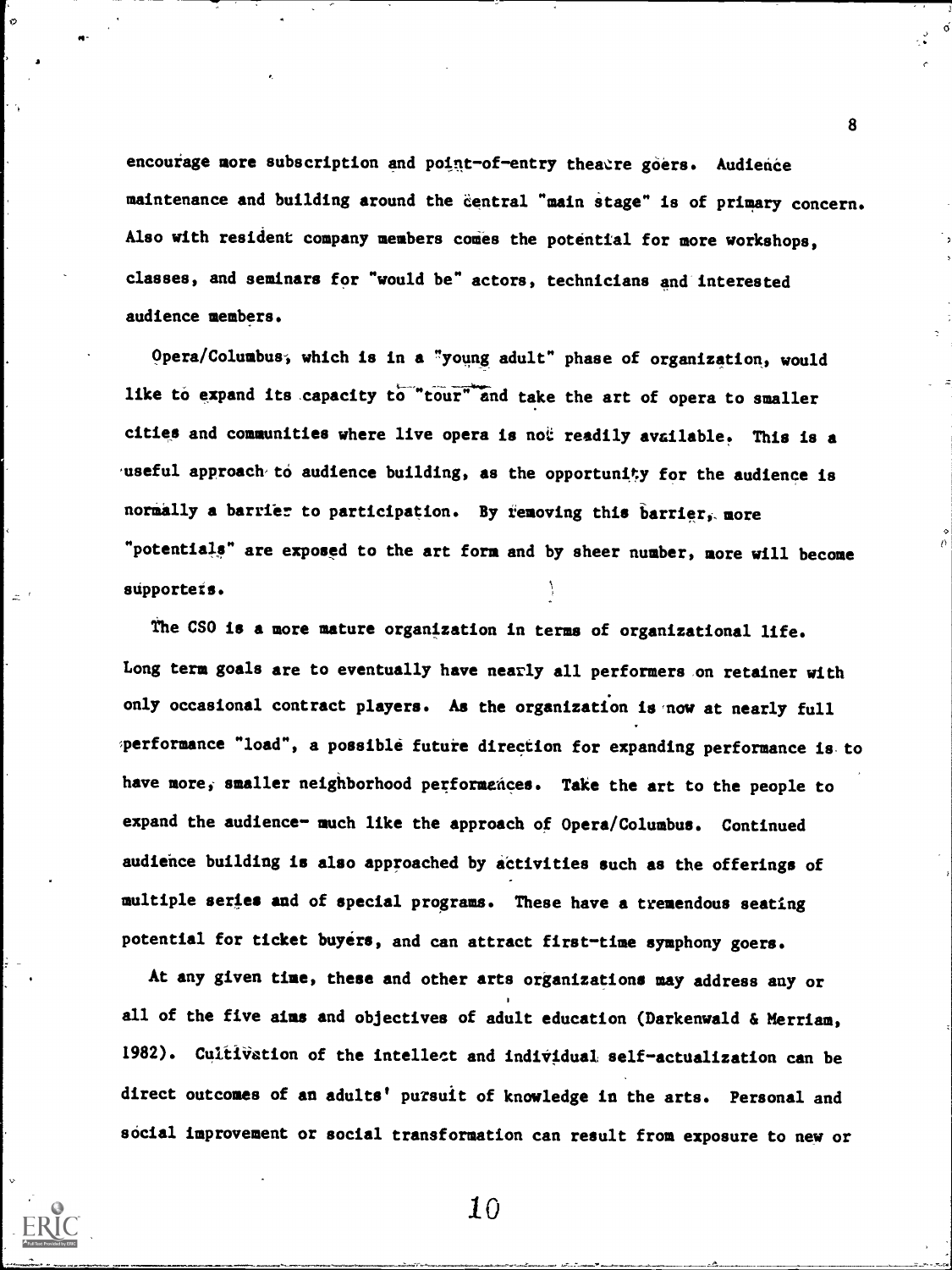provocative ideas, new leisure activities and cultural pursuits. And of key concern to the arts organization is the aim of organizational effectiveness, including growth and development of the performing arts.

In all three 'cases, accessibility to the art is of primary importance. 'Breaking down preconceived notions of theatre, concerts and opera, which are often barriers to participation by adults, is the reality, of education for the arts. By expoling people to new ideas, challenging where people are now, empowering them through the arts and increased understanding of the arts, arts education is a key to lifelong learning in general, leisure activity in the present and a mutually beneficial relationship between the performing arts and the host community.